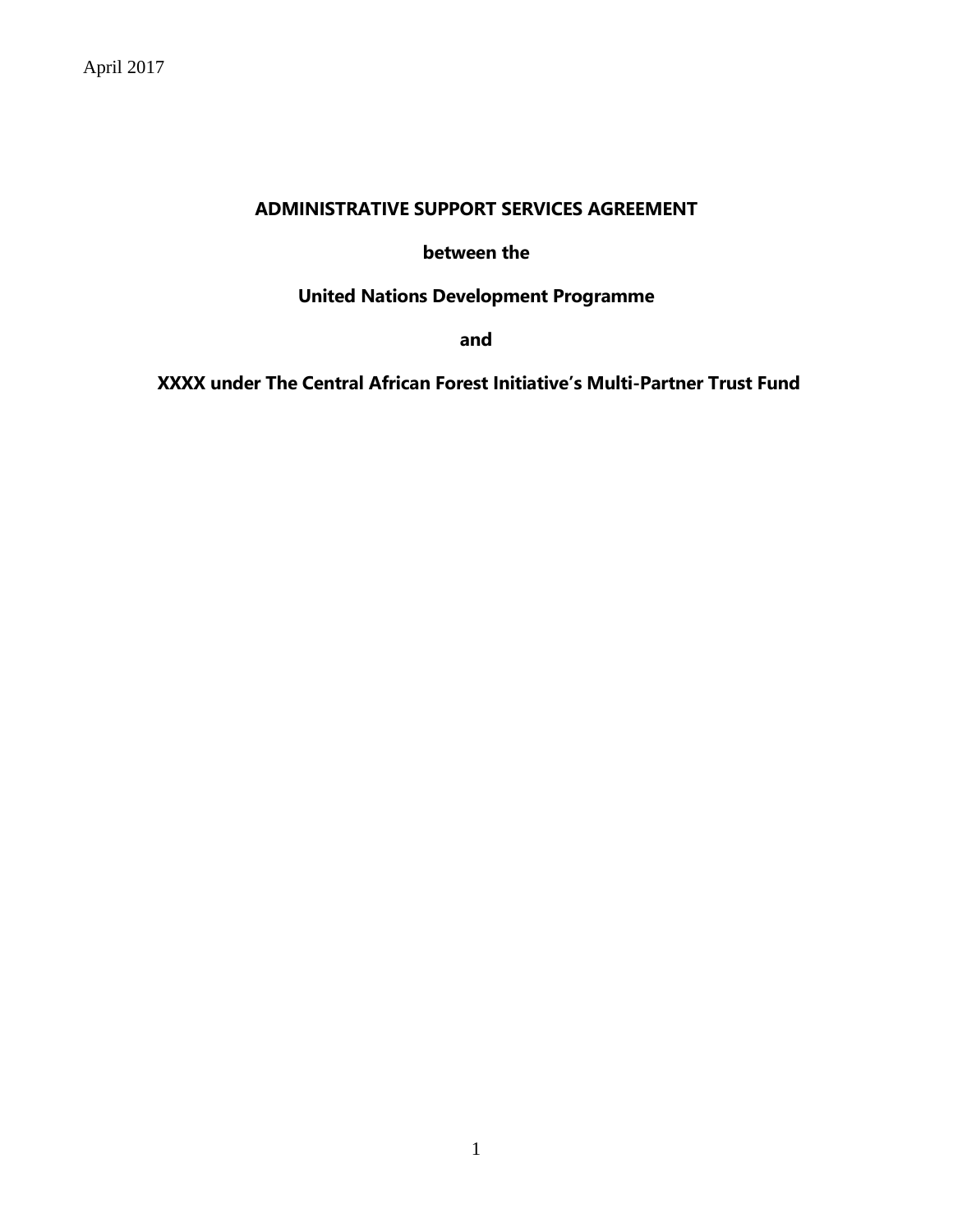

## **Administrative Support Services Agreement under CAFI MPTF Financing**

The United Nations Development Programme, a subsidiary organ of the United Nations established by the General Assembly of the United Nations (hereinafter "**UNDP**") and XXXX governed by XXX law, with registered office XXXX, registered with the Trade and Companies Register of XXXX (hereinafter "the **ICA**"), each a "**Party**" and collectively the "**Parties**", have entered into this Administrative Support Services Agreement (hereinafter the "**Agreement**").

**WHEREAS** the Central African Forest Initiative(CAFI) Multi-Partner Trust Fund (hereinafter the "**CAFI MPTF**" or the "**Fund**") has been developed and established by United Nations funds, programmes, specialized agencies and other entities (each a "**Participating UN Organization**" or "**PUNO**") that have signed a Standard Memorandum of Understanding for the Central African Forest Initiative (CAFI) Multi Partner Trust Fund (MPTF), dated 11/09/2015 (hereinafter the "**Fund MOU**"; attached hereto as ANNEX 1), as more fully described in the Terms of Reference of the CAFI MPTF (hereinafter the "**Fund TOR**"; attached hereto as ANNEX 2). The Participating UN Organizations have asked the United Nations Development Programme ("**UNDP**"), through its Multi-Partner Trust Fund Office (hereinafter the "**MPTF-O**"), to administer the CAFI MPTF as set forth in the Fund MOU, and UNDP, through its MPTF-O, (hereinafter the "**Administrative Agent**"), has agreed to do so; and

**WHEREAS**, the Participating UN Organizations have agreed that international cooperation agencies (hereinafter the "**ICAs**"), may receive funding from the Fund for Fund-approved projects, through and further to arrangements as shall be put in place by the UNDP, in its capacity as a PUNO, through its Support Services to CAFI as described here in,, whereby the ICA shall have programmatic and financial accountability for the funds made available to them in accordance with the agreement (the "**Agreement**") to be entered between UNDP, further to its support services to CAFI.

**WHEREAS**, the ICA and the Government of Cameroun (hereinafter the "**Government**") have developed a project, "*CAFI preparatory funding for the Republic of Cameroon's national investment framework"* (hereinafter the "**Project**"), to support the development activities of the Government. The project, described in the form of a project document (The "**Project Document**"), was has submitted to the Executive Board of the CAFI MPTF (hereinafter the "**Executive Board**") and was approved by the Executive Board for financing on the 12th of August 2016. The Project Document not being attached hereto but known of the Parties and forming an integral part hereof;

**WHEREAS**, the ICA's responsibilities for the Project shall be similar to those of the PUNOs as set forth in the Fund MOU, as further detailed herein;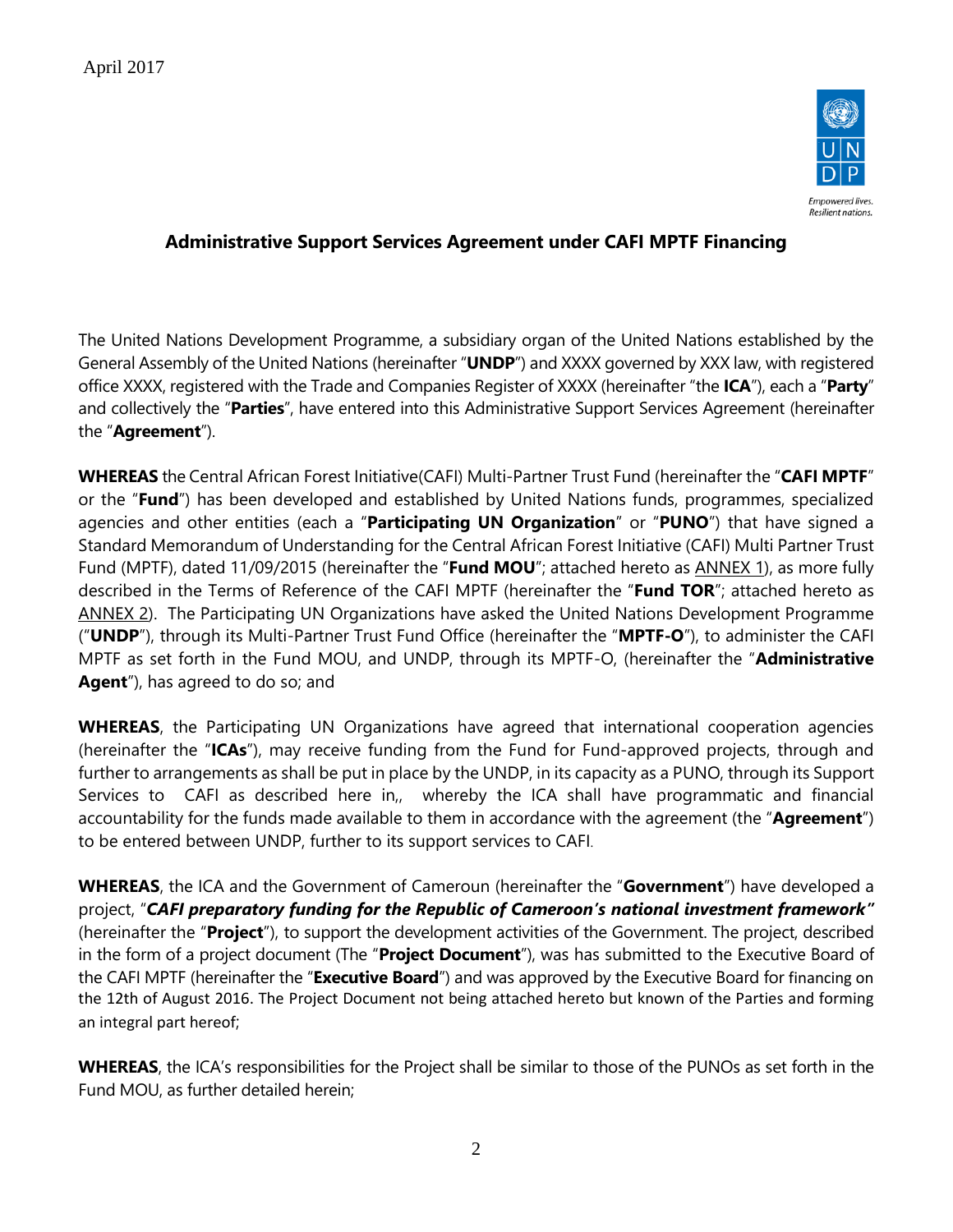**WHEREAS** further to the TOR and the Fund MOU, UNDP will transfer the funds to finance the Project to ICA and provide such other support to the Project as may be set forth herein;

**NOW, THEREFORE,** on the basis of mutual trust and in the spirit of cooperation, the Parties have entered into this Agreement under the terms and conditions set forth herein.

### **1.0 Objectives and Responsibilities of the Parties**

1.1 When UNDP receives the funds for the financing of the Project as approved by the Executive Board, UNDP shall transfer to the ICA the amount approved by the Executive Board (hereinafter, the "**Project** Funding") for implementation of the Project further to the ICA's development cooperation with the Government.

1.2 The ICA shall retain full programmatic accountability for achieving the results and outputs of the Project, and financial accountability for the use of the Project Funding, in accordance with its own applicable regulations, rules, policies and procedures and as described in Section III of the MOU. UNDP and the Administrative Agent shall have no accountability or responsibility therefor except with respect to those actions and activities undertaken by UNDP further to paragraph 2.2 below.

1.3 The ICA's responsibilities to the Fund, including to the Administrative Agent, as similar to those set forth for the PUNOs in the Fund MOU shall:

a. apply in terms of financial matters and implementation of activities in accordance with Section II (paragraphs 6 through 9) and III of the Fund MOU, as stated therein to be applicable to the PUNOs.

In particular:

- in accordance with Section II, paragraph 7 of the Fund MOU, the Parties agree that expenses carried out in the implementation of the Project as described in the Project Document shall constitute eligible expenses; and
- in accordance with Section II, paragraph 9 of the Fund MOU and as defined and further described in Annex III, the Project Funding shall comprise (i) programme costs (including programme costs incurred by the ICA in the implementation of the Project) and (ii) indirect support costs, which shall amount to 7% of the sub-total programme costs.
- Indirect support costs shall be included in amount approved by the Executive Board and shall be retained on programme costs eligible expenses.
- It is agreed that interests generated on ledger accounts shall not be due.
- b. apply in terms of Reporting, Monitoring, Evaluation, Auditing and the special provisions regarding financing of terrorism in accordance respectively with Section V, Section VI (paragraph 1 to 4), Section VII (paragraph 4) and Section VIII of the Fund MOU (it being specified that information to be shared with the Administrative Agent and the Executive Board of the Fund in accordance of such section VIII shall be sent to Head of the Fund Secretariat) as stated therein to be applicable to the PUNOs; and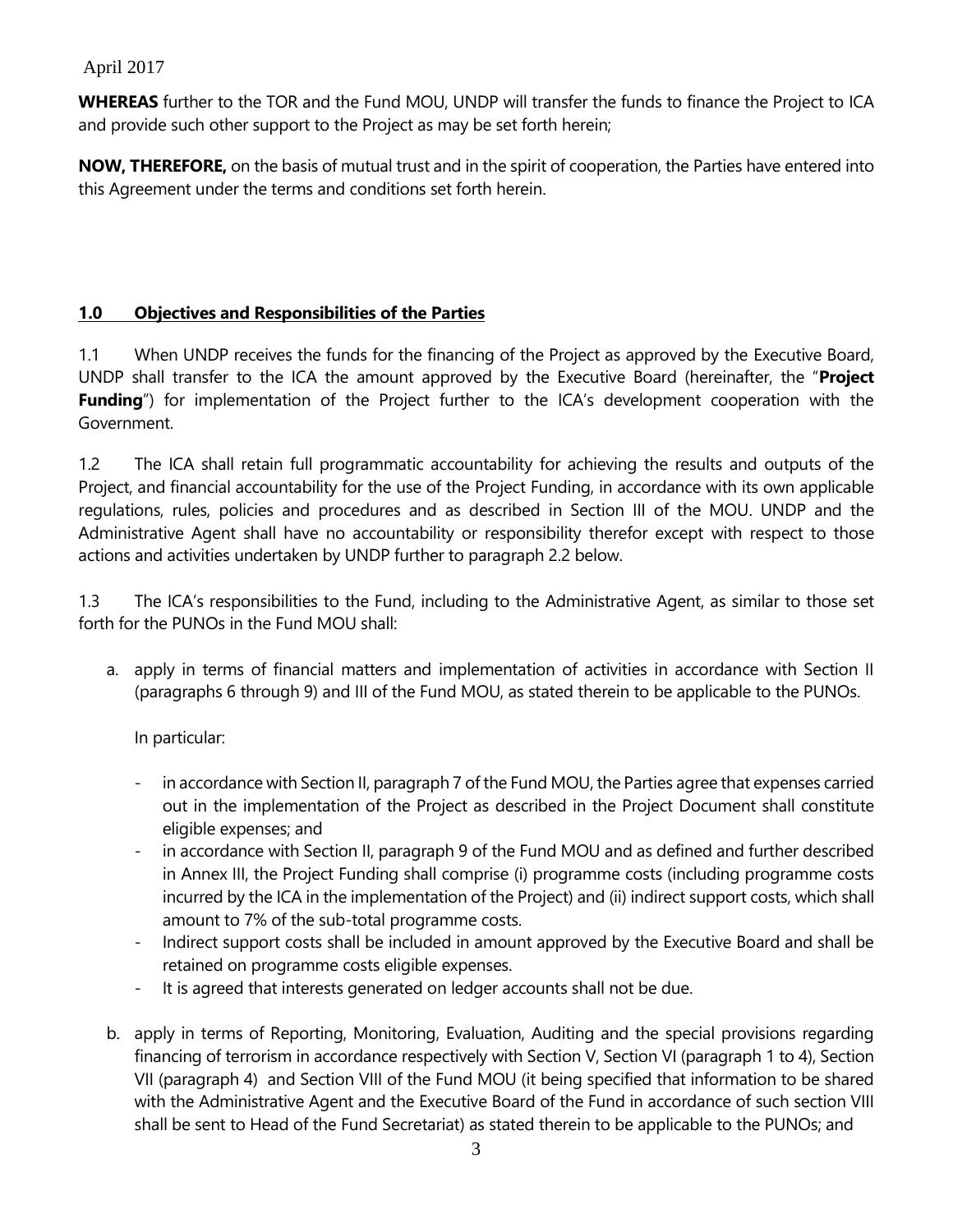c. apply in terms of communication and transparency in accordance with Section IX (paragraph 1 and 3) of the Fund MOU, and apply in terms of closure and unspent balance in accordance with Section X (paragraph 6) of the Fund MOU, as stated therein to be applicable to the PUNOs.

1.4. In addition, the ICA recognizes that the donor(s) to the Fund may, separately or jointly with other partners take the initiative to evaluate or review their cooperation with the Administrative Agent, UNDP and the ICA, with a view to determining whether results are being or have been achieved and whether contributions have been used for their intended purposes. The Administrative Agent, UNDP, and the ICA will be informed about such initiatives, will be consulted on the scope and conduct of such evaluations or reviews and will be invited to join. The ICA will upon request assist in providing relevant information within the limits of their regulations, rules, policies and procedures. All costs will be borne by the respective donor, unless otherwise agreed. It is understood by the ICA that such evaluation or review will not constitute a financial, compliance or other audit of the Fund including any programmes, projects or activities funded under this agreement.

1.5 If there is evidence of improper use of funds as determined after an investigation, the ICA concerned will use its best efforts, consistent with its regulations, rules, policies and procedures to recover any funds misused. With respect to any funds recovered, the ICA will consult with the Executive Board, the Administrative Agent and the relevant donor(s). The relevant donor(s) may request that such funds be returned to them in proportion to their contribution to the Fund, in which case the ICA would credit that portion of the funds so recovered to the Fund Account and the Administrative Agent would return that portion of such funds to such donor(s). For any such funds such donor(s) do not request to be returned to them, such funds will either be credited to the Fund Account or used by the ICA for a purpose mutually agreed upon.

1.6 Each of the donors whose contributions to the Fund will have been received by the Administrative Agent at the time of approval of the Project in a manner that allows the use of such contributions for the financing of the Project, (hereinafter the "**Donors**") shall, subject to Article 7.3 below, have direct recourse to the ICA for the ICA's failure to comply with the terms and conditions of this Agreement. The ICA accepts and agrees to such direct recourse and obligation to comply with demands of the Donors made further thereto. UNDP shall have no responsibility or liability therefor, nor involvement therein. UNDP will not pursue any claim against the ICA which is in conflict with Donors' right to direct recourse, unless all Donors give UNDP their permission to do so in writing. The Parties irrevocably agree that this Article 1.6 may not be amended without the written consent of the Donors.

## **2.0 CAFI Support Services**

2.1 UNDP may provide a number of services as specified below to the ICA towards its development cooperation with the Government for the Project.

2.2 The Executive Board has conditioned the approval of the Project on UNDP providing the following support services, with respect to ensuring the ICA's compliance with the ICA's responsibilities as set forth in paragraph 1.3(b):

(i) Transfer the Project Funding to the ICA within 15 working days after receipt of such funding from the Administrative Agent for the Project approved by the Executive Board;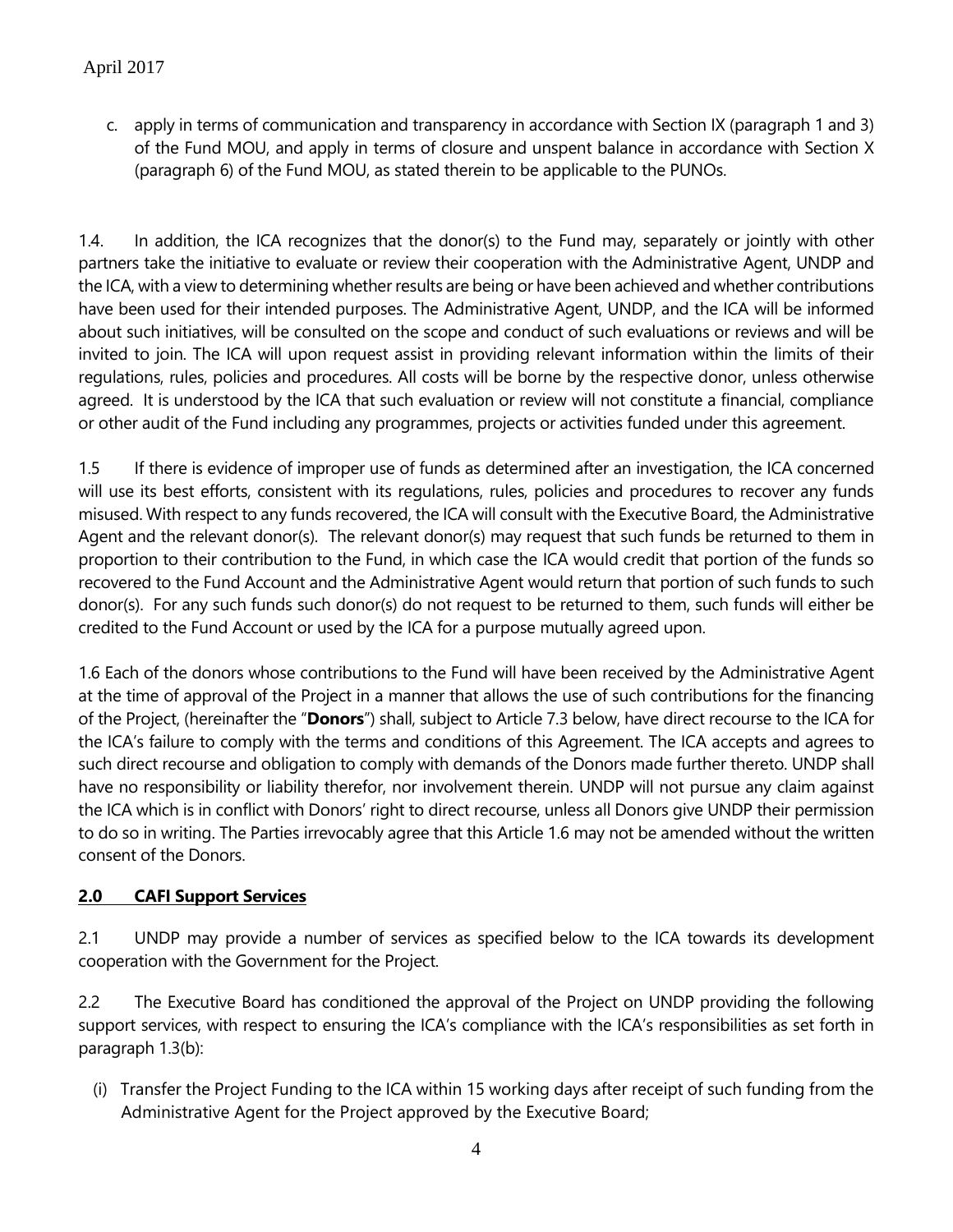- (ii) Transmittal of annual financial reports and certified financial statements and final financial reports received from the ICA in accordance with the time frames and the agreed format specified in the Fund MOU, and follow up with the ICA if such reports are not submitted on time ;
- (iii) Transmittal of narrative reports received from the ICA to the Fund Secretariat following receipt of such reports from the ICA in the agreed format required by the Fund, and follow up with ICA if such narrative reports are not submitted on time in accordance with the time frames specified in the Fund MOU. It is the obligation of the ICA to comply with such time frames
- (iv) Facilitate the submission to the Donors of all relevant information requested by the Donors during a review or evaluation of the Project initiated by Donors, within the limits of the ICA's regulations, rules, policies and procedures;
- (v) Transmittal of refunds of Project Funding remaining at the time of operational closure of the Project, from the ICA to the Administrative Agent;
- (vi) Collect and transmit to the Administrative Agent the funds recovered by the ICA following actions taken by the ICA further to Section VIII(4) of the Fund MOU;
- (vii)[Inform the Executive Board of any credible allegations of mismanagement and corruption for funds transferred to the ICA, as reported by the ICA to UNDP, as soon as it becomes aware of any such credible allegations;
- (viii) Inform the Executive Board of any credible allegations that funds transferred to the ICA have been used to provide support or assistance to individuals or entities associated with terrorism as designated by any UN Security Council sanctions regime as reported by the ICA to UNDP, as soon as it becomes aware of any such credible allegations.]

(collectively, the "**Administrative Support Services**").

The ICA has agreed that UNDP shall provide the Administrative Support Services.

2.3 .

2.4 The amounts of the Project Funding shall not be subject to any increase because of price or currency fluctuations, or the actual costs incurred by the ICA in the implementation of the Project.

2.5 All payments of the Project Funding shall be made by UNDP to the ICA to the following bank account:

Account Name: Account Title: Account Number: Bank Name: Bank Address: Bank SWIFT (IBAN) Code: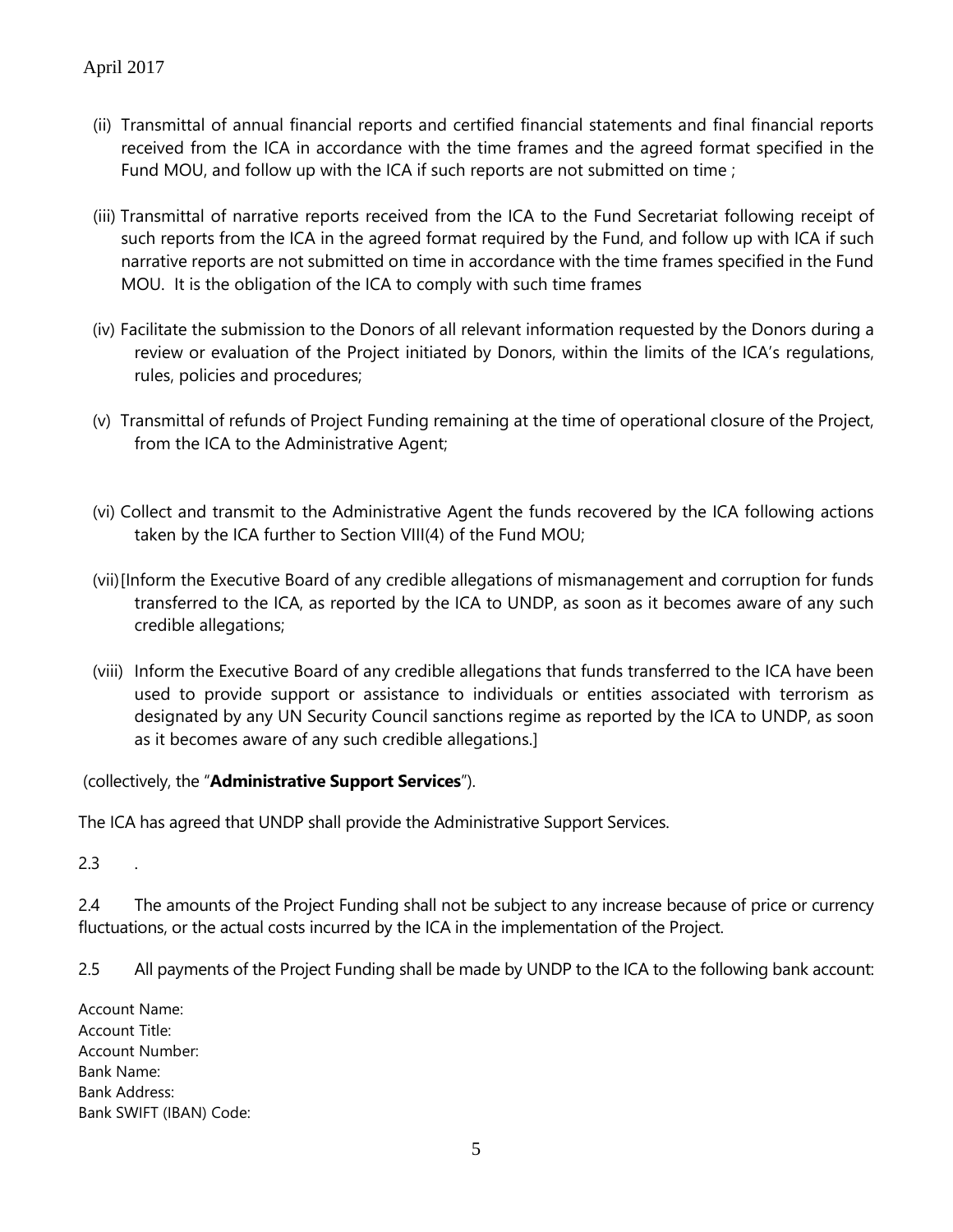Bank Code: BIC: Routing instructions for disbursements:

2.6 UNDP will only be required to transfer funds to the ICA up to the amount of the Project Funding and in accordance with the terms of this Agreement. UNDP will not be liable to the ICA or any third party for any amounts determined not to have been authorized under the Project or that have been misused

## **3.0 Assignment**

3.1 The ICA shall not assign, transfer, pledge or make other disposition of this Agreement or any part thereof, or any of the ICA's rights, claims or obligations under this Agreement.

## **4.0 Indemnity**

4.1 The ICA shall indemnify, hold and save harmless, and defend, at its own expense, UNDP, its officials and persons performing services for UNDP from and against all suits, claims, demands, and liability of any nature or kind, including their costs and expenses, on account of, based or resulting from, arising out of (or which may be claimed to arise out of) or relating to acts or omissions of the ICA in undertaking the project, where the ICA has been found by a court of competent jurisdiction to have been negligent.

## **5.0 Use of the Name, Emblem and Official Seal of UNDP**

5.1 The ICA shall only use the name (including abbreviations), emblem or official seal of the United Nations or UNDP in direct connection with the Project and upon receiving prior written consent of the United Nations or UNDP. Under no circumstances shall such consent be provided in connection with the use of the name (including abbreviations), emblem or official seal of the United Nations or UNDP for commercial purposes or goodwill.

5.2 The Parties shall cooperate in any public relations or publicity exercises when the United Nations /UNDP deems these appropriate or useful.

### **6.0 Privileges and Immunities**

6.1 Nothing in or relating to this Agreement shall be deemed a waiver, express or implied, of any of the privileges and immunities of the United Nations and UNDP.

### **7.0 Dispute Settlement**

7.1 The Parties shall use their best efforts to settle amicably any dispute, controversy or claim arising out of this Agreement, or the breach, termination or invalidity thereof. Where the Parties wish to seek such an amicable settlement through conciliation, the conciliation shall take place in accordance with the Conciliation Rules of the United Nations Commission on International Trade Law ("**UNCITRAL**") then in force, or according to such other procedure as may be agreed between the Parties in writing.

7.2 If such dispute, controversy or claim between the Parties is not settled amicably under the preceding paragraph within sixty (60) days after receipt by one Party of the other Party's request for such amicable settlement, it shall be referred by either Party to arbitration in accordance with the UNCITRAL Arbitration Rules then in force. The decisions of the arbitral tribunal shall be based on general principles of international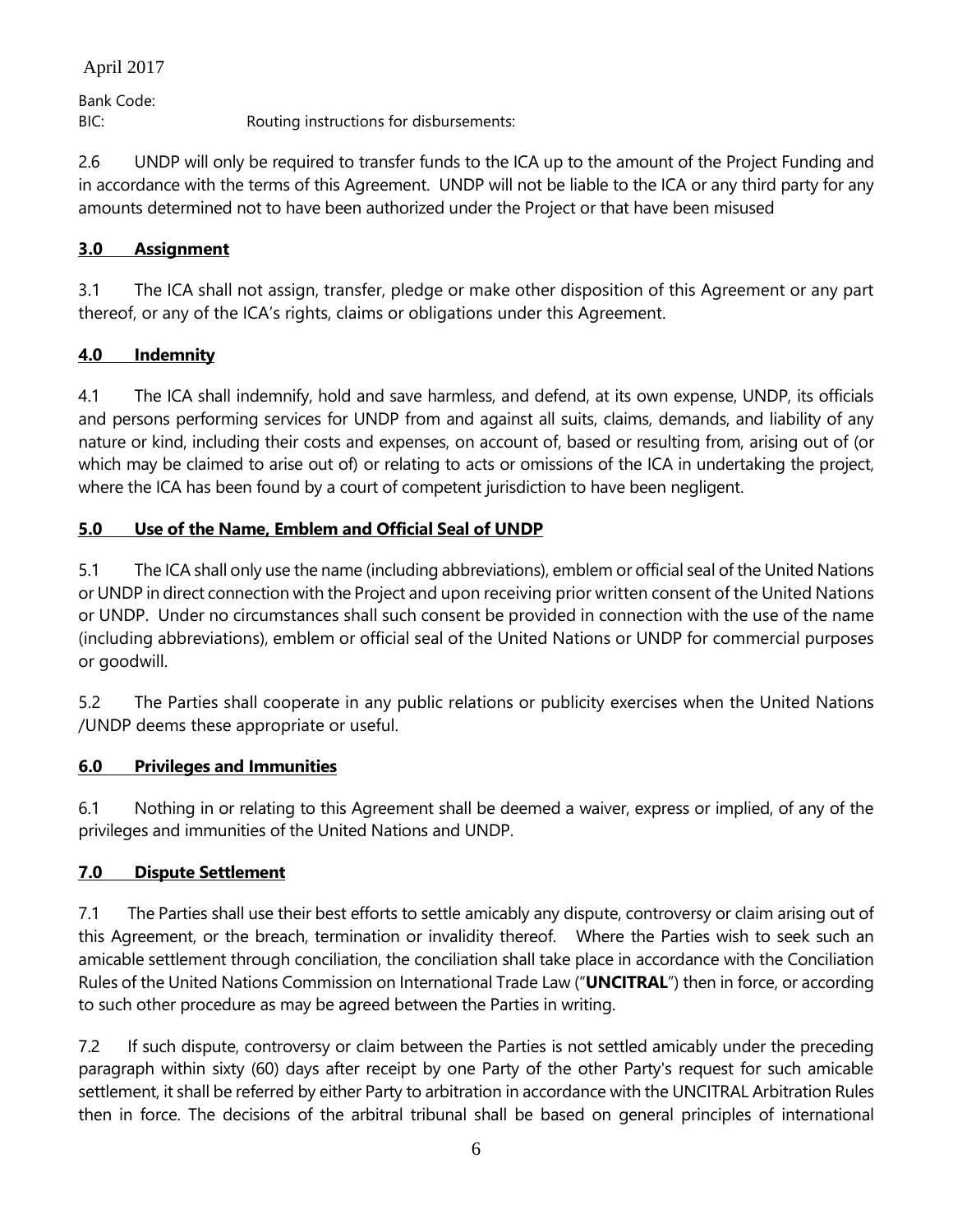commercial law. The arbitral tribunal shall have no authority to award punitive damages. The Parties shall be bound by any arbitration award rendered as a result of such arbitration as the final adjudication of any such dispute, controversy, or claim.

7.3 Any dispute, controversy or claim related to direct recourse against the ICA based on Article 1.6 shall be settled exclusively by consultations between such donor (s) and the ICA.

## **8.0 Termination of this Agreement**

8.1 UNDP may find it necessary to terminate or to modify this Agreement where (i) upon decision of the Executive Board and/or instruction from the Administrative Agent resulting from non-compliance of the ICA with the Fund MOU in accordance with Article 1.3 above, or for failure to comply with the direct recourse demands of one or more Donors (as settled in accordance with Article 7.3 above), or (iii) it decides that UNDP may no longer provide the Administrative Support Services.

8.2 UNDP may, at any time after occurrence of the circumstances described in Article 8.1, and after appropriate consultations with the ICA (including inviting the ICA to make observations such as proposals for remedial measures), suspend or terminate this Agreement by sending a thirty-day prior written notice to the ICA. [In the event of a finding that the ICA has engaged in fraudulent or corrupt activity with respect to this Agreement or the Project, UNDP may terminate the Agreement, in whole or in part, with immediate effect.]

8.3 Upon receipt of a notice of termination by UNDP under the present Article, the ICA shall promptly take steps to terminate the Project, in a prompt and orderly manner, so as to minimize losses and further expenditures. The ICA shall undertake no forward commitments and shall return to UNDP, within one hundred and twenty (120) days, all unspent Project Funding funds made available to it by UNDP under this Agreement.

8.4 Notwithstanding anything in this Agreement to the contrary, one Party may terminate this Agreement at any time without having to provide any justification therefor upon sixty (60) days' advance written notice to the other Party and notify the Donors.

## **9.0 Notices**

9.1 Any notice, request, document, report, or other communication submitted by either the ICA or UNDP shall be in writing and sent to the other party at the address information specified below, as appropriate:

| Notices to ICA:<br>Name: | Notices to UNDP:<br>Name: Jennifer Topping         |
|--------------------------|----------------------------------------------------|
| Address:                 | Address: 304 East 45th Street, New York, NY, 10017 |
| Tel:                     |                                                    |
| Fax:                     |                                                    |
| Email:                   | Tel: +1-212-906-6880                               |
|                          | Fax:                                               |
|                          | Email: executivecoordinator.mdtfo@undp.org         |

### **10.0 Survival**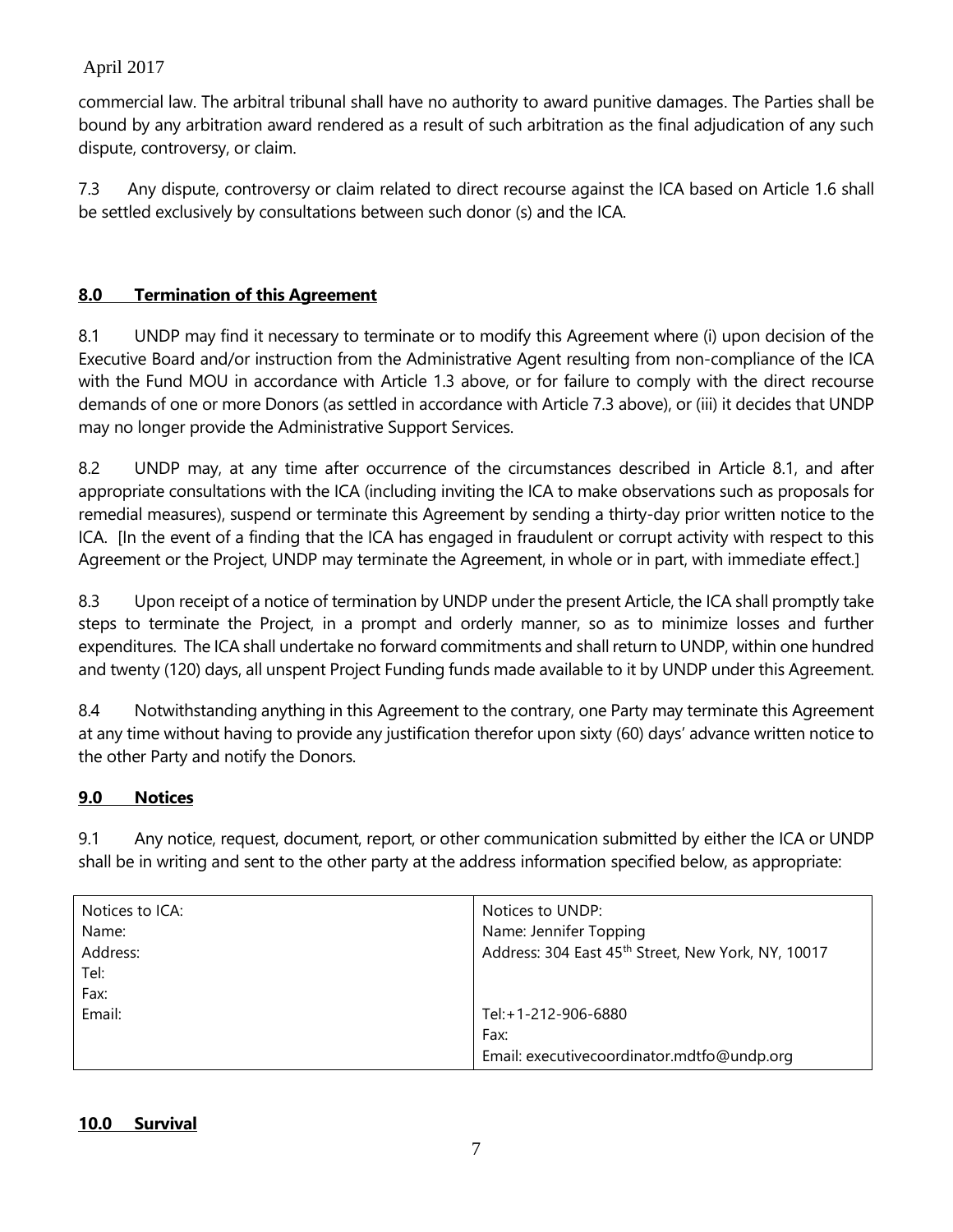10.1 The provisions of Article 6.0 (Privileges and Immunities) and Article 7.0 (Dispute Settlement) shall survive and remain in full force and effect regardless of the expiry of the Project or the termination of this Agreement. The provisions of Article 1.6 (Direct Recourse) shall survive and remain in full force and effect for a period of five years from the expiry or (as the case may be) the termination of this Agreement.

#### **11.0 Other ICA Representations and Warranties**

11.1 The ICA represents and warrants that: (a) it is a legal entity validly existing under the laws of the jurisdiction in which it was formed and it has all the necessary powers, authority and legal capacity to: (i) own its assets, (ii) conduct Project activities, and (iii) enter into this Agreement; and (b) this Agreement has been duly executed and delivered by the ICA and is enforceable against it in accordance with its terms.

#### **12. Entry into Force, Duration, Extension and Modification of this Agreement**

12.1 This Agreement shall enter into force on the date of last signature of the ICA and UNDP, acting through their duly authorized representatives, and shall expire [upon operational closure of the Project].

12.2 Should it become evident to the ICA during the implementation of the Project that an extension beyond the period set forth in the Executive Board approval of the Project is necessary, or in the event of any other operational or financial issues arise related to the Project or further to the terms of the Fund MOU made applicable to the ICA *mutatis mutandis* hereunder, the ICA shall communicate same to UNDP, which make the information known to the Executive Board and the Administrative Agent; any decisions taken thereon by the Executive Board and communicated to UNDP, shall be made known by UNDP to the ICA.

12.3 This Agreement, including its Annexes, may be modified or amended only by written agreement between the Parties. UNDP shall notify the donor(s) of any such modification or amendments.

12.4 Failure by either Party to exercise any rights available to it, whether under this Agreement or otherwise, shall not be deemed for any purposes to constitute a waiver by the other Party of any such right or any remedy associated therewith, and shall not relieve the Parties of any of their obligations under the Agreement.

IN WITNESS WHEREOF, the undersigned, being duly authorized thereof, have on behalf of the Parties hereto signed the present Agreement at the place and on the date below written:

| For the ICA: | For UNDP: |
|--------------|-----------|
| Name:        | Name:     |
| Title:       | Title:    |
| Place:       | Place:    |
|              | 8         |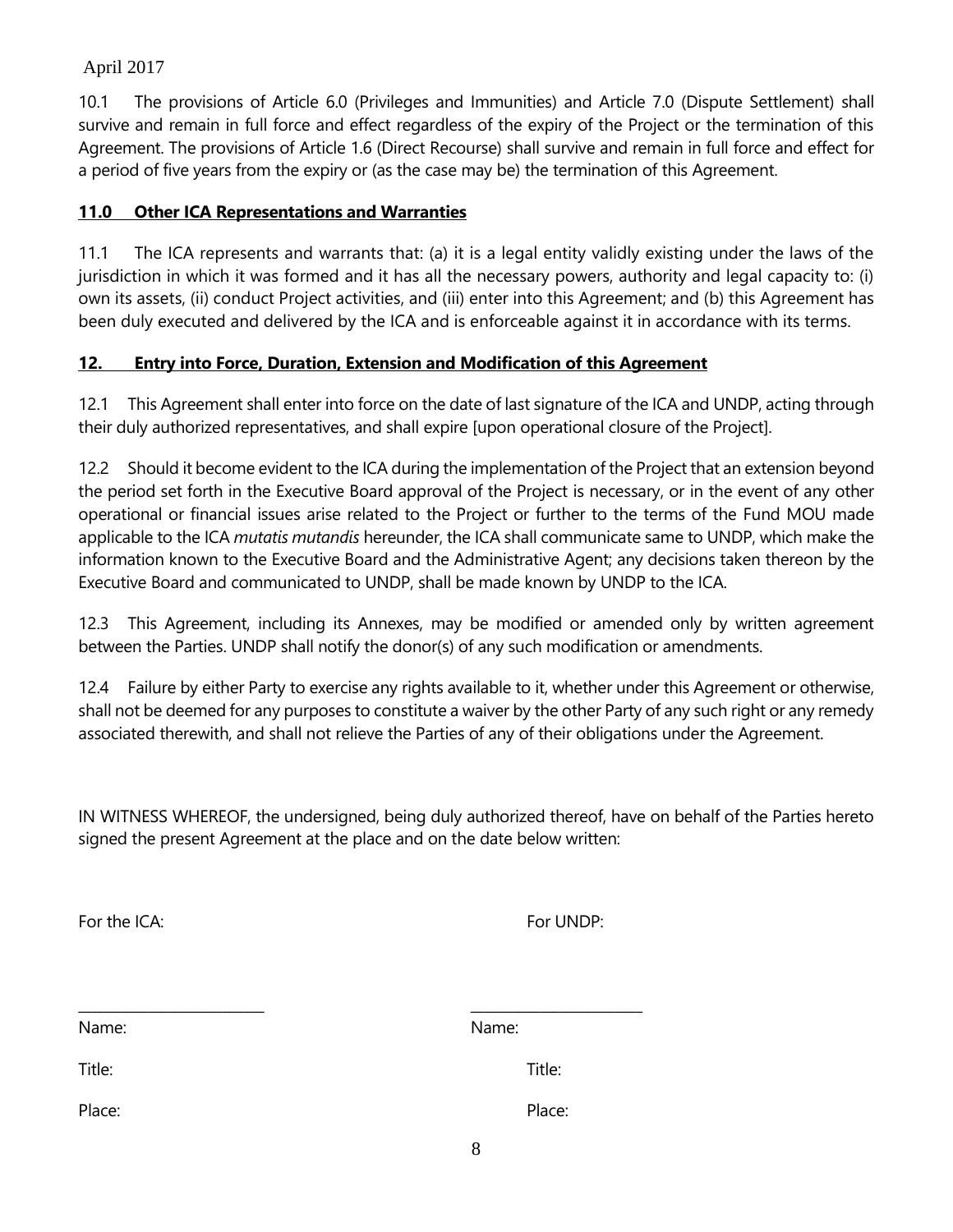Date: **Date:** Date: **Date:** Partnership of the contract of the contract of the contract of the contract of the contract of the contract of the contract of the contract of the contract of the contract of the contract of the

List of Annexes constituting the Entire Agreement of the Parties:

- ANNEX 1: Memorandum of Understanding Regarding the Operational Aspects of CAFI MPTF, dated September 2015
- ANNEX 2: Terms of Reference of the CAFI MPTF
- ANNEX 3: Project Budget Categories and Definition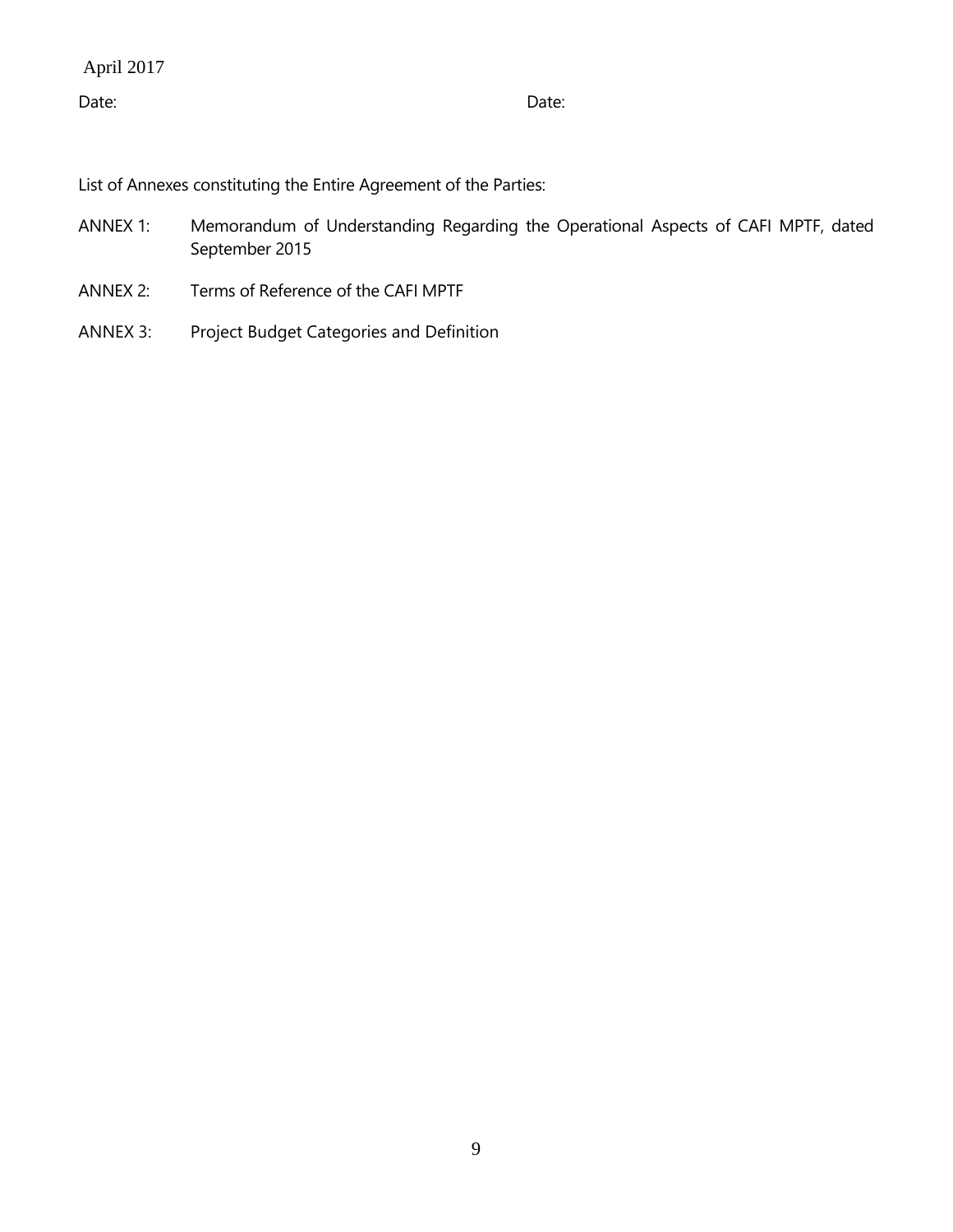# ANNEX 1

Memorandum of Understanding Regarding the Operational Aspects of CAFI MPTF, dated September 2015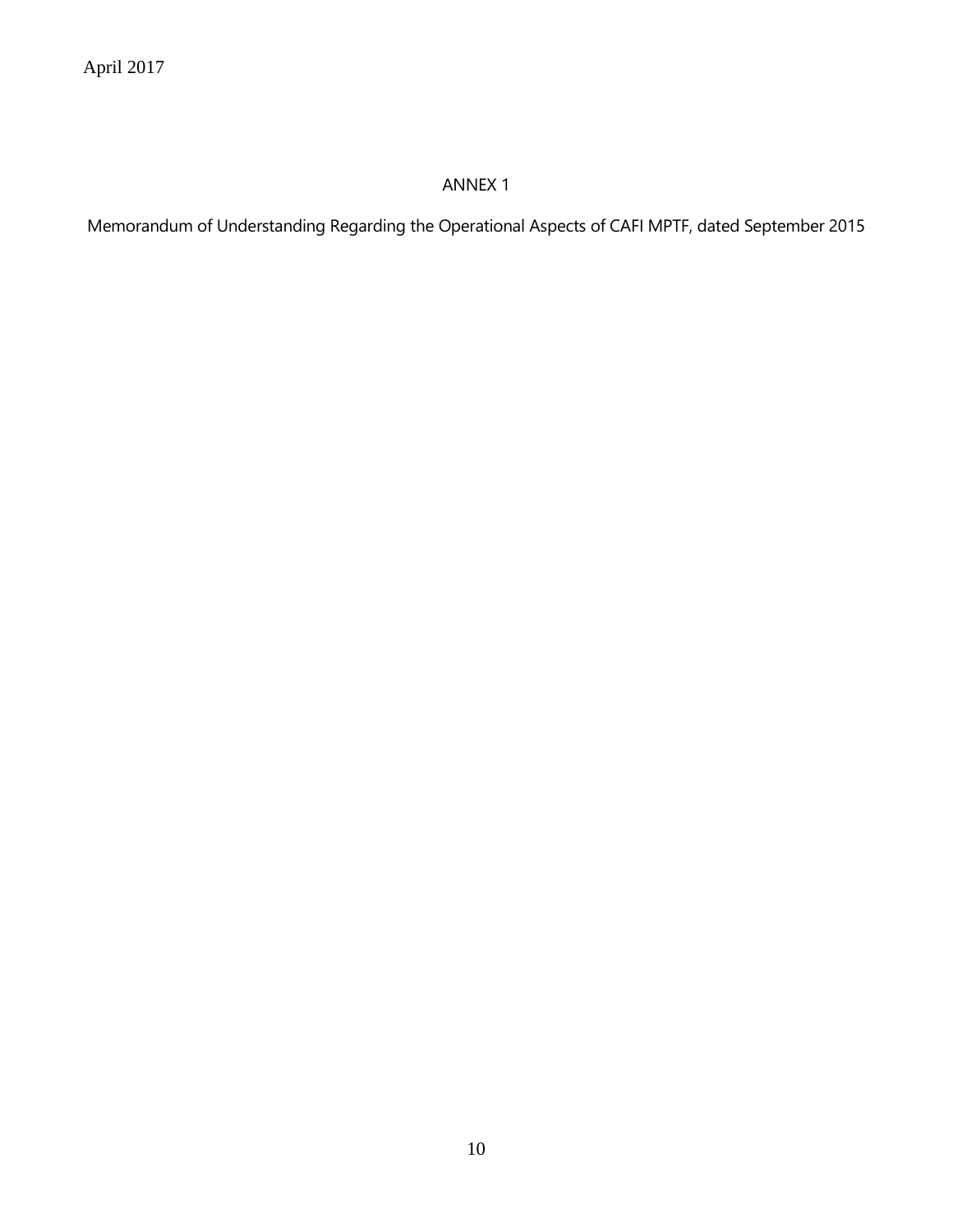ANNEX 2

Terms of Reference of the CAFI MPTF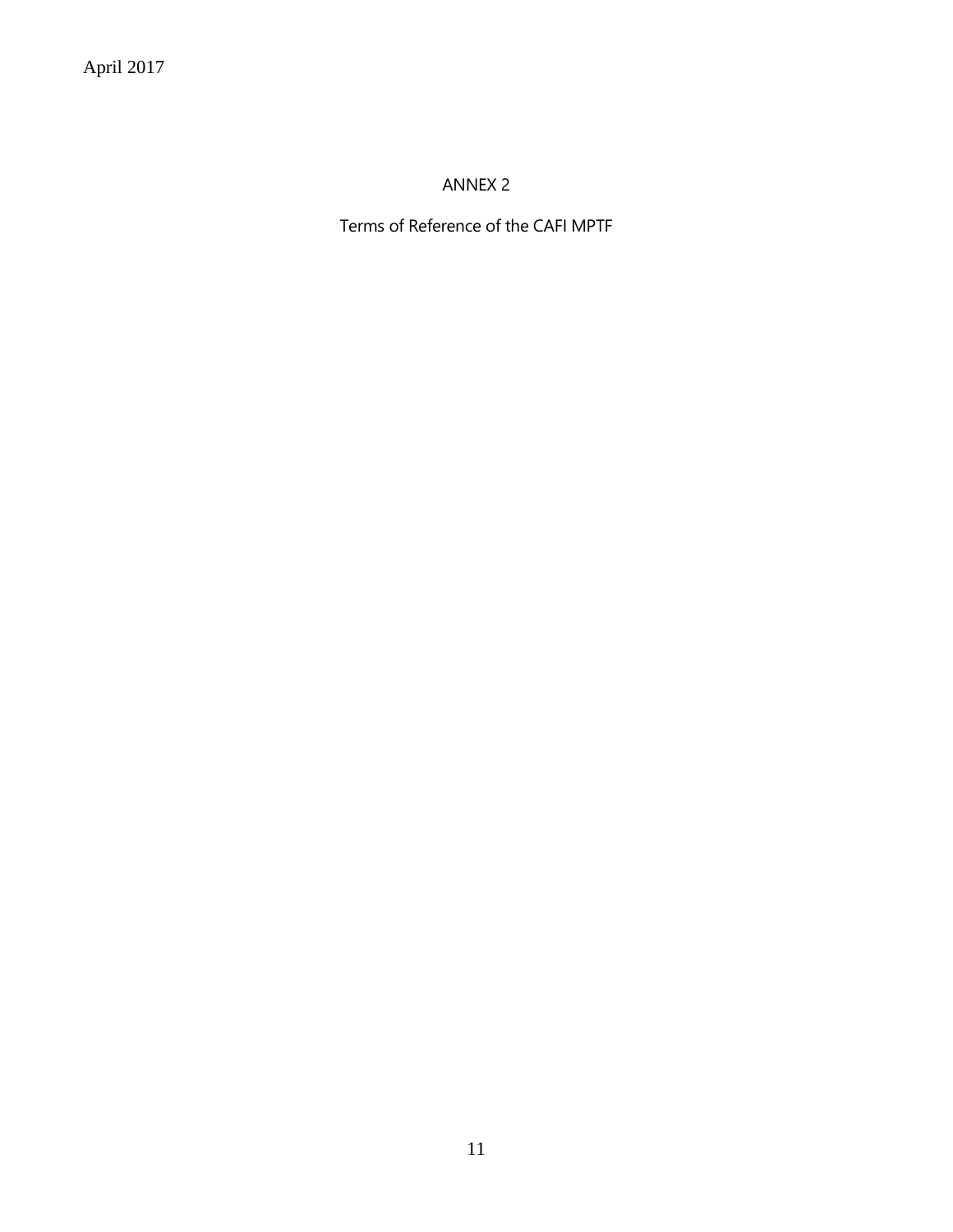### ANNEX 3

## Project Budget Categories and Definitions

## I. Programme Costs

Programme costs include the following cost categories set by the UN and their definitions, and shall be calculated in accordance with the accounting procedures of the ICA:

| <b>CATEGORY</b>                                                            | <b>DEFINITION</b>                                                                                                                                                                                                                                                                            |
|----------------------------------------------------------------------------|----------------------------------------------------------------------------------------------------------------------------------------------------------------------------------------------------------------------------------------------------------------------------------------------|
| 1. Staff and<br>other<br>personnel                                         | Includes all related staff and temporary staff costs including base<br>salary, post adjustment and all staff entitlements.                                                                                                                                                                   |
| 2. Supplies,<br>Commodities,<br><b>Materials</b>                           | Includes all direct and indirect costs (e.g. freight, transport,<br>delivery, distribution) associated with procurement of supplies,<br>commodities and materials. Office supplies should be reported<br>as "General Operating".                                                             |
| 3. Equipment,<br>Vehicles, and<br>Furniture<br>(including<br>Depreciation) | For those reporting assets on UNSAS or modified UNSAS basis<br>(i.e. expense up front) this would relate to all costs to put asset<br>into service. For those who do donor reports according to IPSAS<br>this would equal depreciation for period.                                           |
| 4. Contractual<br>services                                                 | Services contracted by an organization which follow the normal<br>procurement processes. In IPSAS terminology this would be<br>similar to exchange transactions. This could include contracts<br>given to NGOs if they are more similar to procurement of<br>services than a grant transfer. |
| 5. Travel                                                                  | Includes staff and non-staff travel paid for by the organization<br>directly related to a project.                                                                                                                                                                                           |
| 6. Transfers<br>and Grants to<br>Counterparts                              | : Includes transfers to national counterparts and any other<br>transfers given to an implementing partner (e.g. NGO) which is<br>not similar to a commercial service contract as per above. In<br>IPSAS terms this would be more similar to non-exchange<br>transactions.                    |
| 7. General<br>Operating<br>and other<br><b>Direct Costs</b>                | Includes all general operating costs for running an office.<br>Examples include telecommunication, rents, finance charges and<br>other costs which cannot be mapped to other expense<br>categories.                                                                                          |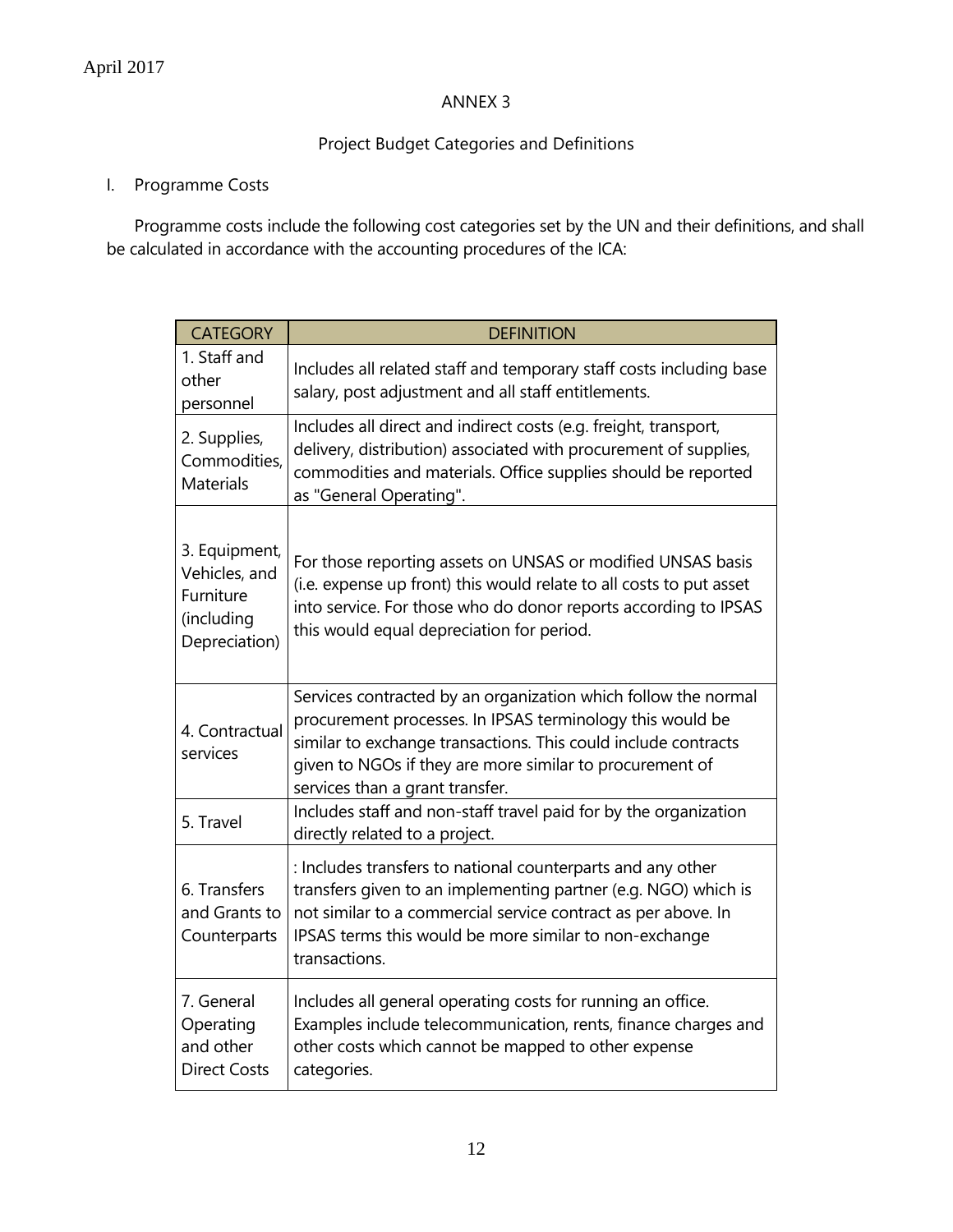II. Indirect Support Costs

Indirect support costs include the following costs:

|          | Fixed indirect costs are all costs that are incurred by the           |
|----------|-----------------------------------------------------------------------|
|          | organization regardless of the scope and level of its activities, and |
|          | which cannot be traced unequivocally to specific activities,          |
| Indirect | projects or programmes. These costs typically include the top         |
| Support  | management of an organization, its corporate costs and statutory      |
| Costs    | bodies not related to service provision. Central services = Costs of  |
|          | general management: senior management; general financial              |
|          | accounting; central HR function; auditing; messenger service;         |
|          | central records, etc.                                                 |